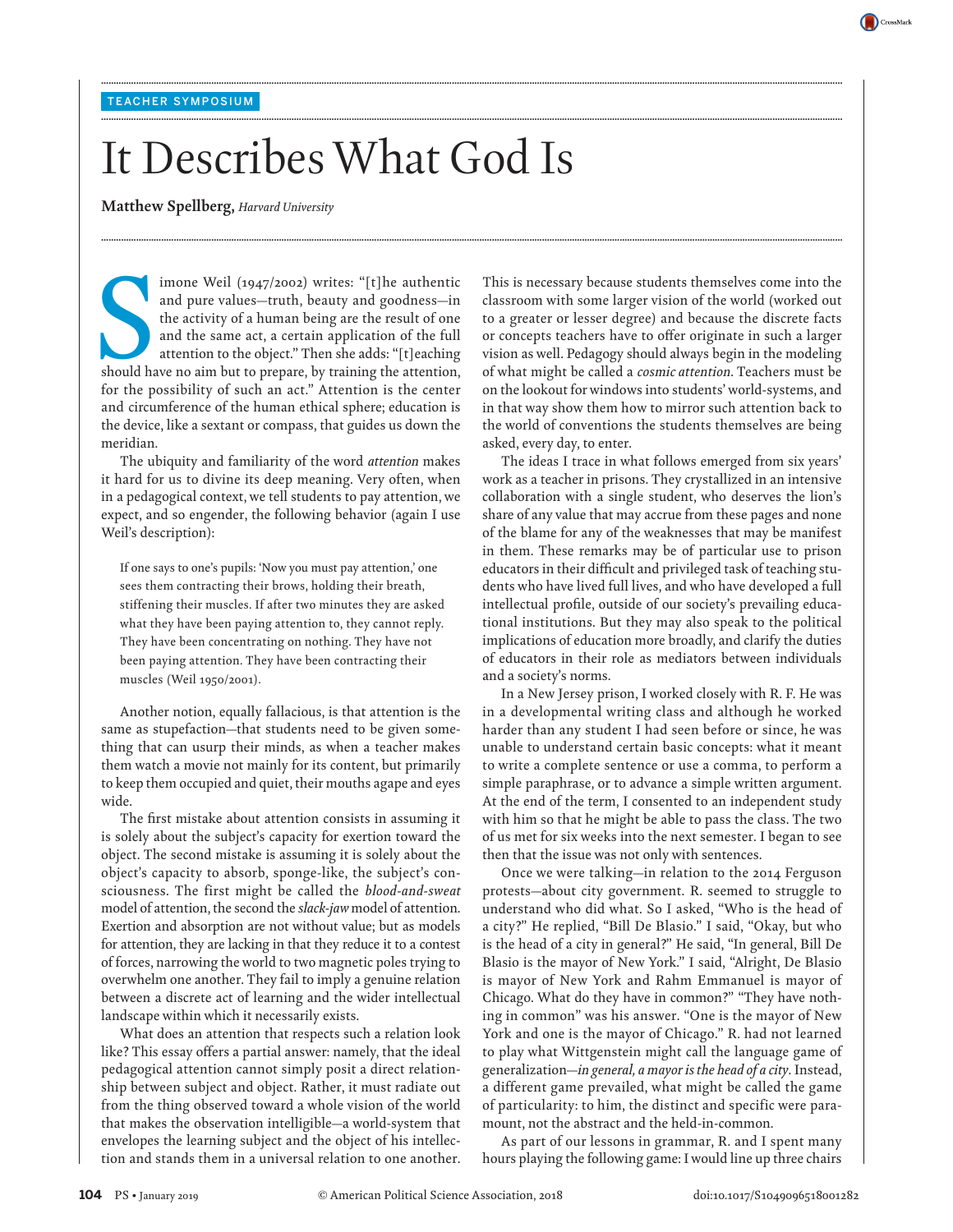in a row and we would walk through a sentence, putting our hands on the first chair at the subject, the second chair at the verb, and the third chair for the rest of the predicate. When there were two clauses in the sentence, we would go back to the first chair for the second subject and begin again.

instances; perhaps they presuppose an entirely singular vision of reality. Either way, there is no certainty that any teacher's attempts (including my own) to understand the system behind a person's thoughts will be correct. But to approach a student (especially an adult student) as if he or

*These remarks may be of particular use to prison educators in their difficult and privileged*  task of teaching students who have lived full lives, and who have developed a full *intellectual profile, outside of our society's prevailing educational institutions. But they may also speak to the political implications of education more broadly, and clarify the duties of educators in their role as mediators between individuals and a society's norms.*

**........................................................................................................................................................................................................................................................................................................**

**........................................................................................................................................................................................................................................................................................................**

We were playing this game with a passage from James Baldwin when we came upon the word "Lord," as in God. R. seemed to hesitate about which chair to go to. I said, "Well, take a step back from the sentence. What part of speech is *Lord*?" R. answered without hesitation, "Adjective." I asked why. He said, "Because it describes what God is." There was silence. "Well, am I right?" asked R. In the moment, I did not know.

This exchange was one of the most important in my whole career as a teacher for it opened a sudden window onto R.'s way of ordering the universe—another person's universe. Can you imagine a grammatical system in which a master-word is the only noun and all synonyms are merely descriptions of the one essential thing, in this case, the being at the center of the cosmos? In meditating on this assertion—*the Lord describes what God is*—I was able, for an instant, to have R.'s order of the world become my own, to see the logic of it, its potential for explication and for beauty, to understand that a comprehensive vision was being postulated behind this one interpretation.

To understand such utterances as pregnant with a whole epistemology, to be able to discern the sonic echo an individual surmise returns from the farthest boundaries of the universe within which it was constituted—*this* is the heart of pedagogical attention. It forces the mind into an unfamiliar and dilated pose, as might happen after considering the paradoxes of Julian the Anchoress or the puzzles of Borges. It enjoins us to turn and look to the limitations of our own system of order; it simultaneously obligates us to receive the cosmology of another.

One of the defining facts of prison education is that teachers regularly encounter adult students who have not been fully socialized into the way of thinking about the world—the way of ordering the world—that is taught in schools, that is required (even enforced) in our universities and other institutions of higher learning. Many of them have instead built their own systems—in part through culture, in part on their own—to give some sense to the life they have lived in sorrow and in health.

These private systems are not always conscious; neither are they necessarily immutable or free from contradiction and lacuna. Perhaps their structures are unique only in discrete she has a fleshed-out and working mode of thought radically different from the teacher's own—rather than assuming they possess a conventional worldview beset by certain arbitrary holes or inadequacies—is an essential stance for all educators. It unveils the possibility of alternatives to our prevailing system of order, and it reminds us that we ourselves do no more, if also no less, than teach such a system with its own boundaries and limitations. Such a stance would forbid us from ever imagining that facts can be imparted as unanchored in the world (how, for example, mathematical concepts are so often and scandalously taught as mere rote formulas, without any explanation of their proofs). Each of us works within systems, and when information is introduced, it will be soldered onto some model of the universe—if not one a teacher explicitly proposes, then one a student has waiting in reserve.

The example of R. is powerful in part because of what it is not: this anecdote has no conventional political or social charge. On the surface, this was a matter of grammar, maybe also one of metaphysics. We were not in that moment discussing—at least explicitly—race in America or the social safety net or punishment or class conflict. The story illustrates that the problem of attending to another being goes in directions deeper (or, at the very least, stranger) than politics can comprehend at least what is commonly understood as politics. For if this relationship is political, then it is political in a form at once more personal and more ancient than our normal use of that word permits. In my career as a teacher, I have often confronted more explicit political differences with students both in prison and elsewhere, and I have likewise watched worldviews unfurl much more deliberately than R.'s. But in the conversations between R. and me, it is possible to discern an important lesson: before we arrive at the *very difficult* questions—for example, whether your vision of the divine can ever be squared with mine; whether our ideas of the good life can be reconciled; whether we can ever share in common a blueprint for a just society—we must interrogate the way we understand elementary concepts of grammar and semantics from person to person.

Such work has been largely eliminated from teaching and other spheres of public life on the assumption that, pragmatically speaking, we should get down to what "really matters" in the short time we have. It has been largely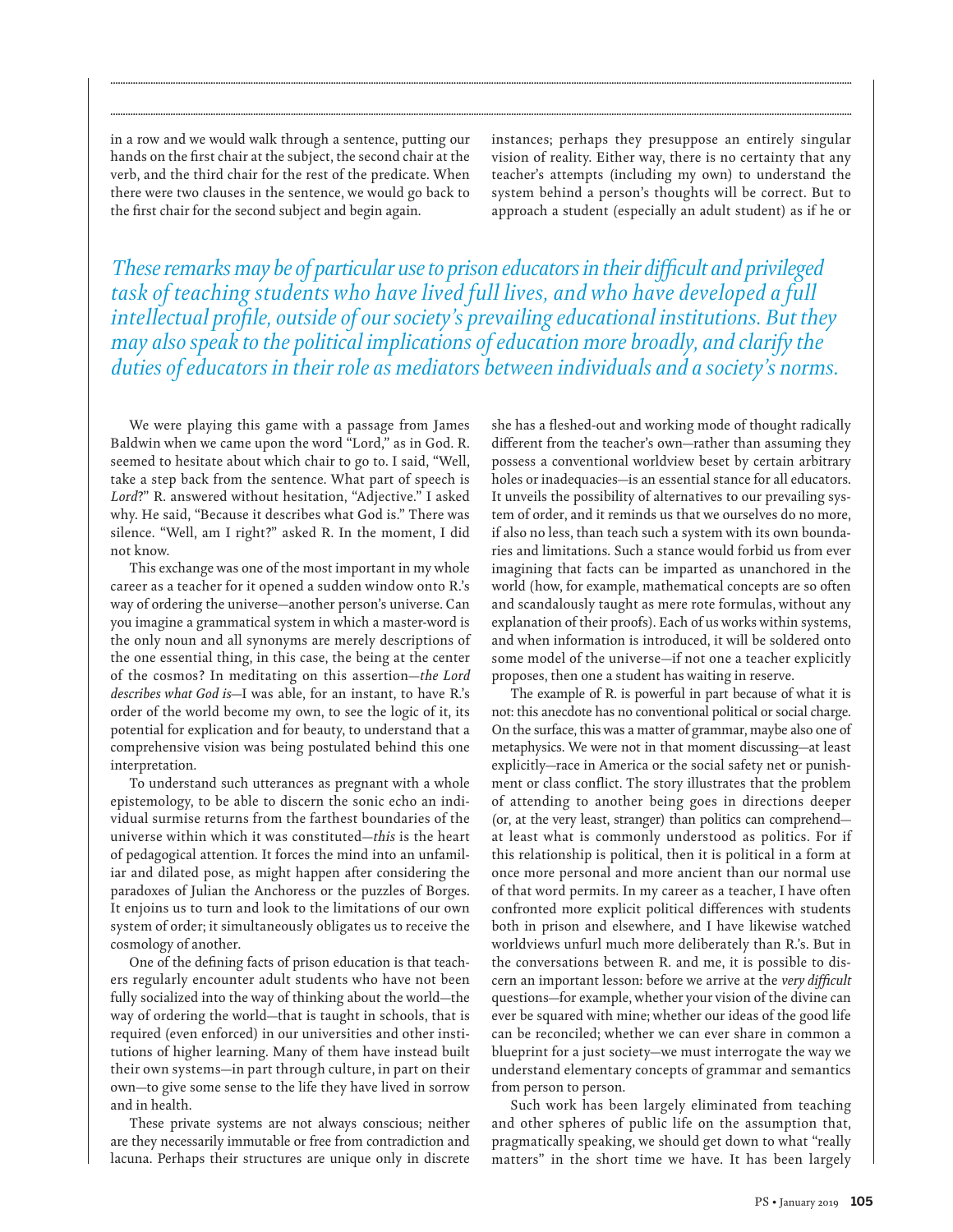### Teacher Symposium: Teaching Politics in Jails and Prisons

replaced—particularly in fields like prison education, where the differences in background between teacher and student are often so considerable-by sociological taxonomies of knowledge. The peculiarities of someone like R's thought patterns are immediately subsumed into either a vocabulary of identity and class (he thinks like an underprivileged

be easier or more familiar or identifiable to the students (the slack-jaw model).

In the world at large, people are too often reduced to merely political beings-or, stated another way, politics itself is too often reduced to our presumed allegiances to the feeble and self-righteous ideologies of the present American

But in the conversations between R. and me, it is possible to discern an important lesson: before we arrive at the very difficult questions—for example, whether your vision of the divine can ever be squared with mine; whether our ideas of the good life can be reconciled; whether we can ever share in common a blueprint for a just society—we must interrogate the way we understand elementary concepts of grammar and semantics from person to person.

student of color failed by the schools in which he studied) or into a vocabulary of medicalized difference (he has a learning disability).

There are important uses for such social-scientific generalizations both in and beyond the classroom, but they nevertheless possess serious limitations. They presuppose a narrowly ethnographic epistemology of the human, in which a person's category-their tribe, class, affiliation, diagnostic classification-suffices to make legible the complete structure of their thought and ideas. Such thinking was forged amid the colonial and industrial upheavals of the nineteenth century, and its continuing influence on everything from educational policy to identity politics makes it massively difficult for us to perceive the intellectual penumbra of any given person, for it is immediately subsumed under the practices and beliefs we ascribe to whatever population the person fits most squarely within. Such generalized, ethnographic thinking about people outside our own immediate milieu has degenerated into the deployment of the crudest clichés by intellectuals and politicians of every persuasion.

This is, again, not to say that generalizations about human beings are entirely without merit: of course they permit us to navigate the dizzying social complexity of our world, and they reflect many serious and sober historical realities. But it is a great waste of the classroom's potential-particularly those classrooms, like in prisons, where people from dramatically different worlds meet-to let the kind of contact between individuals that education makes possible be reduced in the minds of those involved to interactions between different sociological populations. Too often, this causes the mistaken forms of attention I invoked at the beginning of this essay to predominate. Either we force students to throw themselves at a task without justifying it to them for fear they will not be able to understand the justification (the blood-and-sweat model), or we assume that they will be able to absorb only content we have decided in advance their background has primed them for, as I have seen misguided prison teachers insist that incarcerated students should study Jay-Z not primarily because he is a great artist but rather because they think his poetry will left-right divide. In the classroom-especially in a politically charged classroom, as in a prison-we should remember people are cosmic beings and that the relationship to the polis was originally part and parcel of a relationship to the universe. By these claims I mean nothing particularly mystical but rather simply that human beings are bound to the entire reality they inhabit—to the sky, to the ground, to birds, to objects, to certain words or snatches of melody-and these relationships do not have to be mediated by their income bracket or age range or even nation (in fact, assuming they are can be a self-fulfilling prophecy). To draw attention to the cosmic scope of the mind is to make people conscious of it; to make people conscious of it is to give them agency over how they shape their subjective universe and to protect them from unknowingly surrendering authorship of their worldview to others, whether to the people they aspire to be like or to those they already resemble. One of the strategies of political oppression is precisely to deny that the oppressed have such a relation to the larger universe. To reassert their right to such a vision-a process that Weil called enracinement (rooting)-is a serious moral duty of education, and it must occur not only at the level of populations but also at the level of individuals.

Let me be clear that I am not by any means advocating a relativist position in which there are no concrete things worth teaching. On the contrary, assimilating individuals to a vision of the world is unavoidably the task of education, and we should not pretend otherwise in deference to a misplaced relativist piety. There is nothing more disingenuous than the claim educators often make that they are only teaching "critical thinking" and not any particular viewpoint. It is far more empowering to go about the task of imparting a worldview honestly, with humility about its limitations and conviction as to its usefulness. Such an attitude would permit teachers to attend as much as possible to the variations and departures from this view that exist in the individual, subjective world-systems of their students. For these have always been the seed grain for the renewal of a society's body of knowledge and values and ought almost never to be cast out, even as conventional models are placed alongside them. We must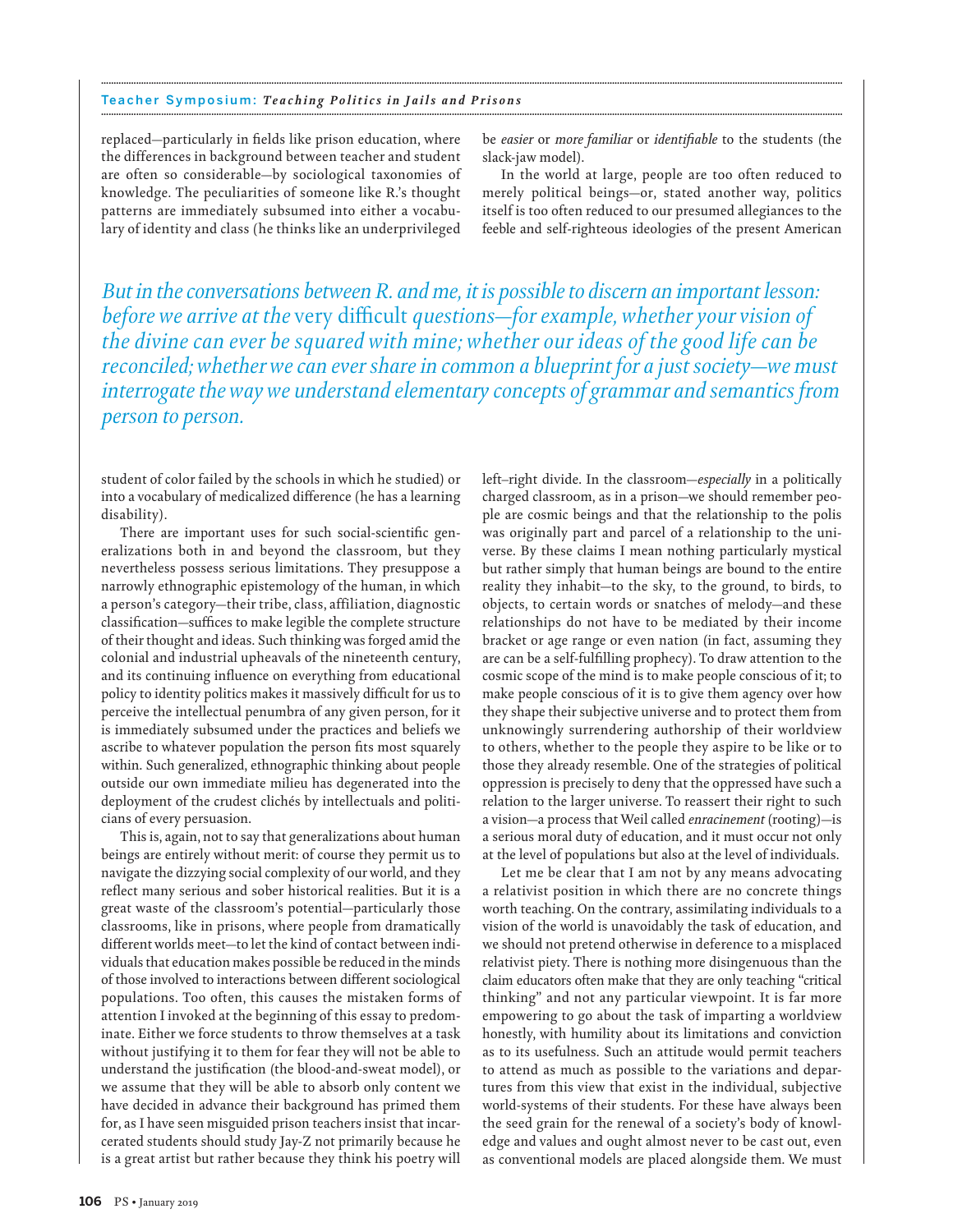honestly explain to students, even in elementary classes, that we are teaching them to think within certain systems and that no fact exists independently of them. We must further explain that they already possess their own systems, which they can continue to inhabit even as they learn to share a conventional one. I have found that in my own discipline, teaching actual settings where we have long been operating under the false assumption that everyone is—must be—on the same page. In fact, each person's deep intuition of the world—even among those long socialized into society's epistemic conventions—is almost certainly stranger than what we have been trained to think as educators. Our inability to confront this truthfully is,

## *In the classroom—*especially *in a politically charged classroom, as in a prison—we should remember people are cosmic beings and that the relationship to the polis was originally part and parcel of a relationship to the universe.*

**........................................................................................................................................................................................................................................................................................................**

**........................................................................................................................................................................................................................................................................................................**

cosmologies—that is, mythical texts from many cultures allows the need for human thought to unfurl at the limit of the universe to be made explicit. Analogous artifacts with such cosmic reach abound in every discipline, including the sciences and social sciences.

Yet the principle way to teach this cosmic attention is by constantly modeling it, by waiting for invitations into other worlds, and by extending them in return—modeling and being modeled back, and modeling back again. Weil might have called such an approach the *pedagogy of rootedness*. Paradoxically, such pedagogy is perhaps easier to achieve in prisons and other nonconventional classrooms than in the contemporary university. In prisons, the subterranean differences between teacher and student are often so broad as to produce visible fissures on the surface level. The starker challenge will be to learn to carry out this kind of work even in I believe, one reason for the extraordinary fear of ideological incorrectness that plagues the culture of higher education in the present moment. These deep, at-present unspoken cosmologies are like tectonic plates gestating beneath a superficially continuous surface. We would do well to map them now before their pushing against one another causes ever-greater tremors in the public and political realm above.

## DEDICATION

Dedicated to R.F., one of my best teachers. $\blacksquare$ 

#### **REFERENCES**

Weil, Simone. 1947/2002. *Gravity and Grace*. Trans. Emma Crawford and Mario van der Ruhr. London: Routledge.

Weil, Simone. 1950/2001. *Waiting for God*. Trans. Emma Crawford. New York: Perennial.